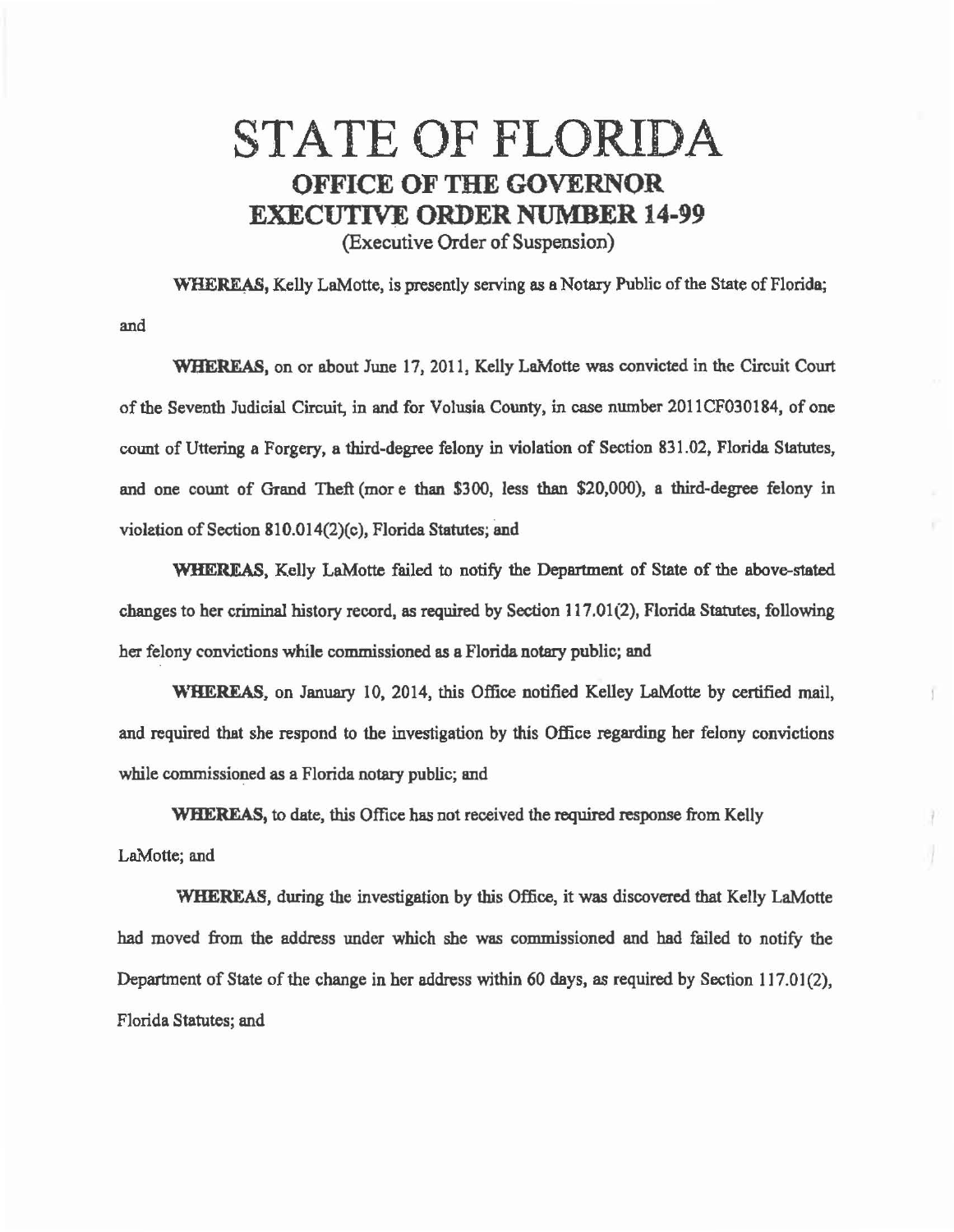WHEREAS, the Governor is authorized by Article IV, Section 7 of the Florida Constitution to suspend from office by executive order an appointed public official for the commission of a felony; and

WHEREAS, it is in the best interests of the citizens of the State of Florida that Kelly LaMotte be immediately suspended from the public office, which she now holds, upon the grounds set forth in this Executive Order;

NOW, THEREFORE, I, RICK SCOTT, Governor of Florida, pursuant to Article N , Section 7 of the Florida Constitution and Section 117.01(4), Florida Statutes, find and state as follows:

- A. Kelly LaMotte is a duly appointed Notary Public of the State of Florida, pursuant to Section 117.01, Florida Statutes.
- B. Kelly LaMotte is commissioned *as* a Florida notary public from April 4, 2010, through April 3, 2014.
- C. Kelly LaMotte *was* convicted of two felonies in Volusia County in 2011, while commissioned as a Florida notary public.
- D. Kelly LaMotte failed to notify the Department of State of the changes to her criminal history record following her felony convictions in Volusia County in 2011, as required by Section 117.01(2), Florida Statutes.
- E. Kelly LaMotte failed to notify the Department of State within 60 days of her change of address, in violation of Section 117.01(2), Florida Statutes.
- F. Kelly LaMotte refused to cooperate or respond to an investigation of notary misconduct by the Executive Office of the Governor, as required by Section 117.01(4)(c), Florida Statutes.